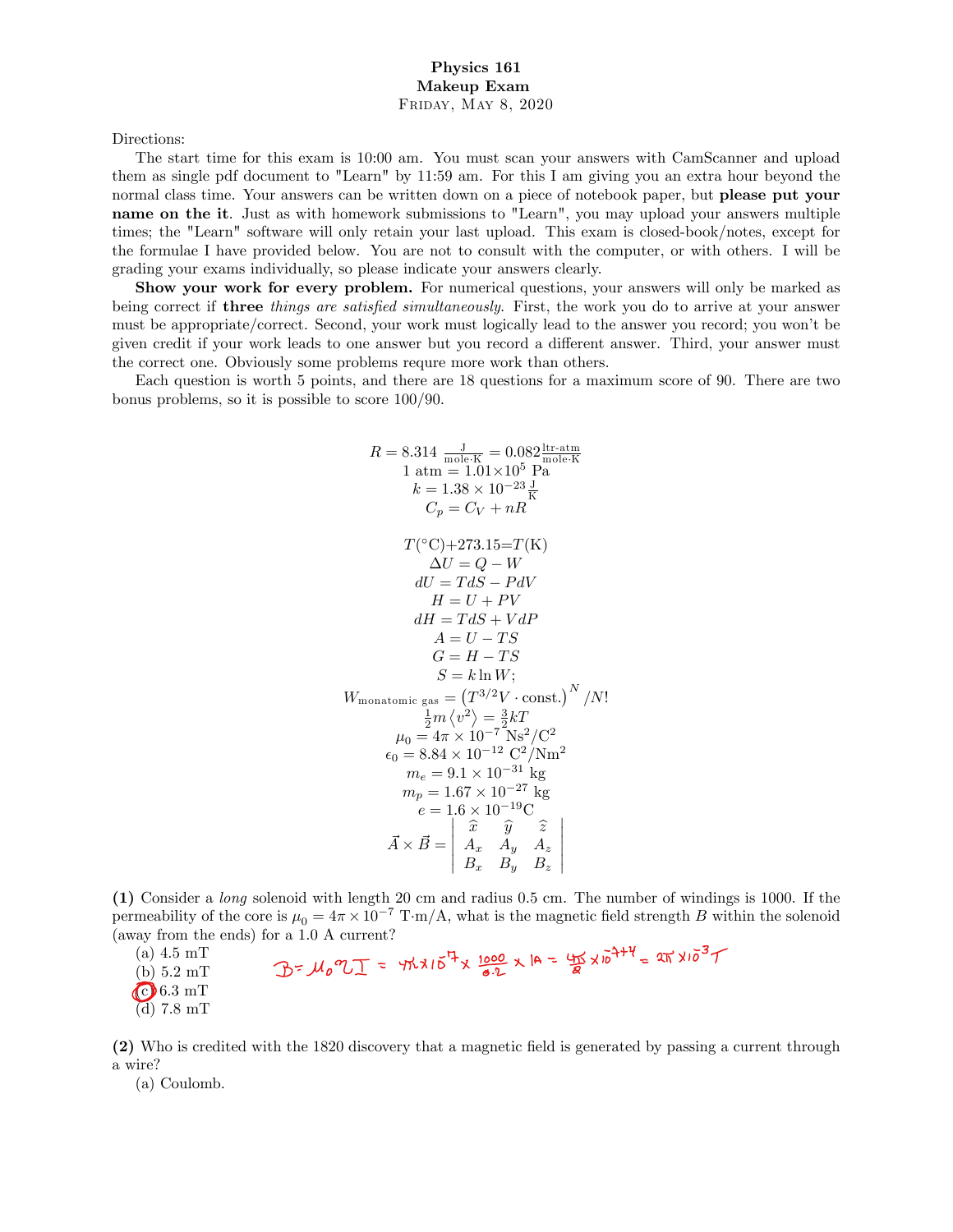(b) Oersted. (c) Gauss. (d) Clausius.

(3) A long straight wire carries a current of 1 Ampere. What is the strength of the magnetic Öeld at a distance of 1 cm from the wire?

- (a)  $8 \times 10^{-5}$ T  $\frac{M_{0}T}{2\pi r}$  =  $\frac{4\pi x}{2\pi (h_0)}$ (b)  $6 \times 10^{-5}$ T (c)  $4 \times 10^{-5}$ T
- $\bigotimes 2\times 10^{-5} \text{T}$

(4) The susceptibility of a diamagnetic material is typically

- (a)  $1 \times 10^{-5}$  $\bigoplus -1 \times 10^{-5}$ (c)  $1 \times 10^{-2}$
- (d)  $-1 \times 10^{-2}$

(5) Consider the circuit shown below, consisting of Öve resistors as marked, and a 10 V battery. What is the current in the 18  $\Omega$  resistor? (Assume that the battery has no internal resistance.)



(6) Consider two capacitors connected in a closed-loop circuit as indicated in the Ögure. Initially the circuit is open, and the 1 F capacitor is uncharged, but there is a 1 volt drop across the 2 F capacitor, as measured by a volt meter. After the switch is closed and equilibrium is reestablished, what will be the reading on the volt meter?



(7) What is the minimum work required to bring together two positive point-charges  $Q_1$  and  $Q_2$  from an initial separation of infinity to a final separation distance  $r$ ?

2 $\frac{Q_1 Q_2}{G T C r}$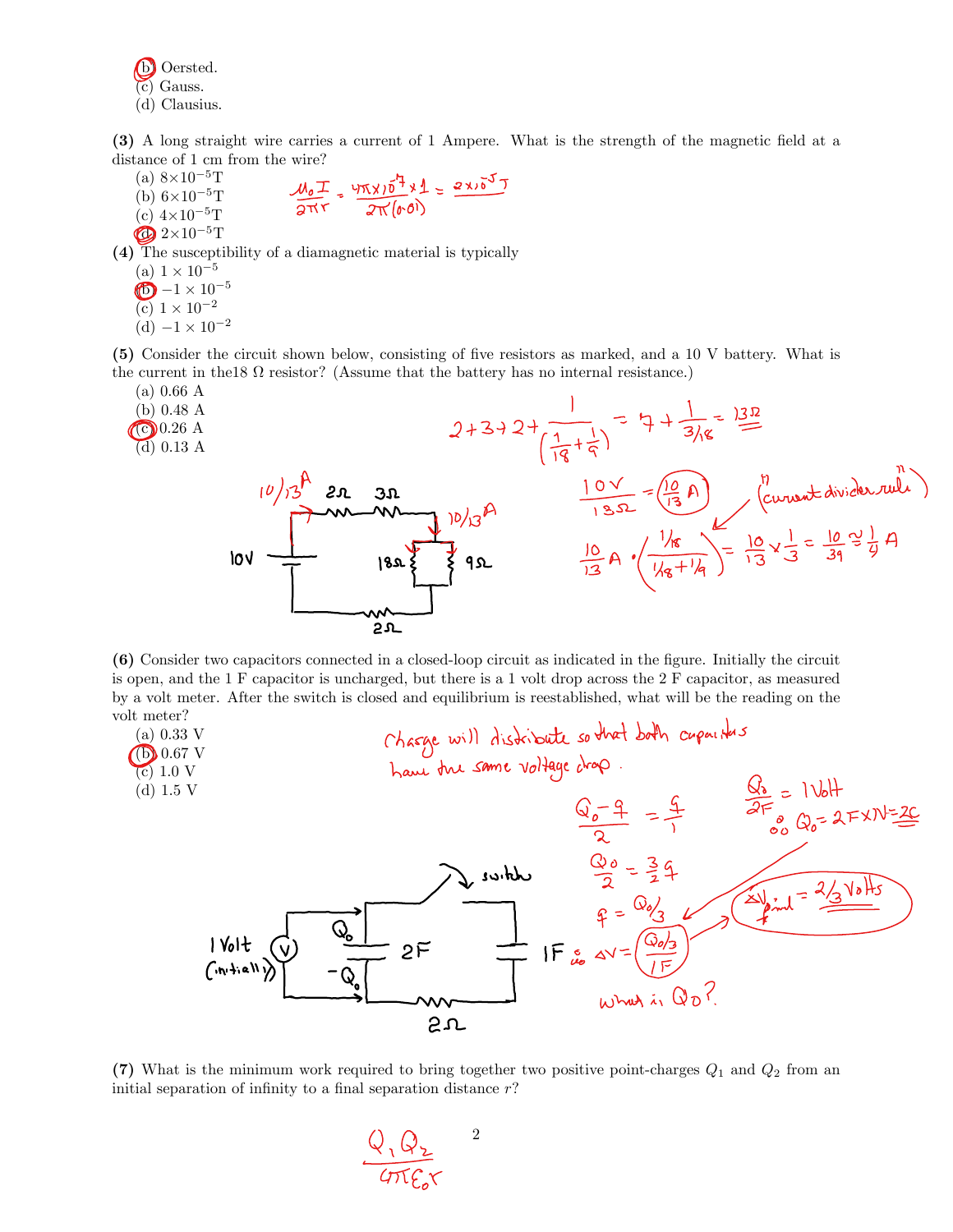- (a)  $Q_1Q_2/4\pi\epsilon_0r$
- (b)  $Q_1 Q_2 / 4 \pi \epsilon_0 r^2$
- (c)  $Q_1 Q_2 / 4 \pi \epsilon_0 r^3$
- (d)  $Q_1 Q_2 / 4 \pi \epsilon_0 r^4$

(8) How much work is required to charge up a 2.5 F capacitor to a potential of 1.0 V?

- $(a) 2.25$  J.
- (b) 3:75 J.
- $(c)$  4.25 J.
- (d) 5:50 J.

(9) The charge density at a particular point on a conducting surface is  $0.2 \text{ nC/m}^2$ . What is the magnitude of the electric Öeld just outside the conductor at this point?

- (a) 23 N/C
- (b) 11 N/C
- $(c)$  6 N/C
- $(d)$  3 N/C

(10) An electron moves in a uniform  $2.0 \times 10^{-9}$  Tesla magnetic field. If its speed perpendicular to the field is 300 m/s, what is the period of its circular orbit?

- (a) 0.013 s
- (b) 0.018 s
- (c) 0.025 s
- (d) 0.034 s

(11) A sphere with radius 1 m carries a uniform surface charge of 1.5  $\mu$ C. What is the magnitude of the electric field at a point 1.5 m from the center of the sphere?

- (a) 54 kV/m
- (b) 27 kV/m
- (c) 13 kV/m
- (d) 6 kV/m

(12) An electron and a proton are separated from one another by a distance of 0.050 nm. What is the force of attraction between them?

- (a) 62 nN
- (b) 72 nN
- (c) 82 nN
- (d) 92 nN

(13) Consider a process in which a fluid expands spontaneously at a constant temperature  $T = 300$  K. If  $\Delta U = 200 \text{ J}$ , and  $\Delta S = 2 \text{ J/K}$ , what is the maximum amount of work that could, in principle, be extracted during the expansion?

- (a) 100 J
- (b) 200 J
- (c) 300 J
- (d) 400 J

(14) An ideal gas initially at  $P = 2$  atm and  $V = 1$  liter expands isothermally and reversibly to a final pressure of 1 atm. How much work is performed on the surroundings in this expansion?

- $(a)$  2.0 liter-atm
- (b)  $2.0 \times \ln(2.0)$  liter-atm
- $(c)$  1.0 liter-atm
- $(d)$  0.50 liter-atm

(15) Two identical glass bulbs are connected to one another by a stopcock. The first bulb is filled with  $n$ moles of ideal gas at 1 atm and 298 K, and the second bulb is evacuated. When the stopcock is opened, the gas expands to fill both bulbs. Assuming ideal gas behavior, what is  $\Delta S_{\text{universe}}$  if the two bulbs are insulated from the surroundings?

(a)  $nR \ln 2$